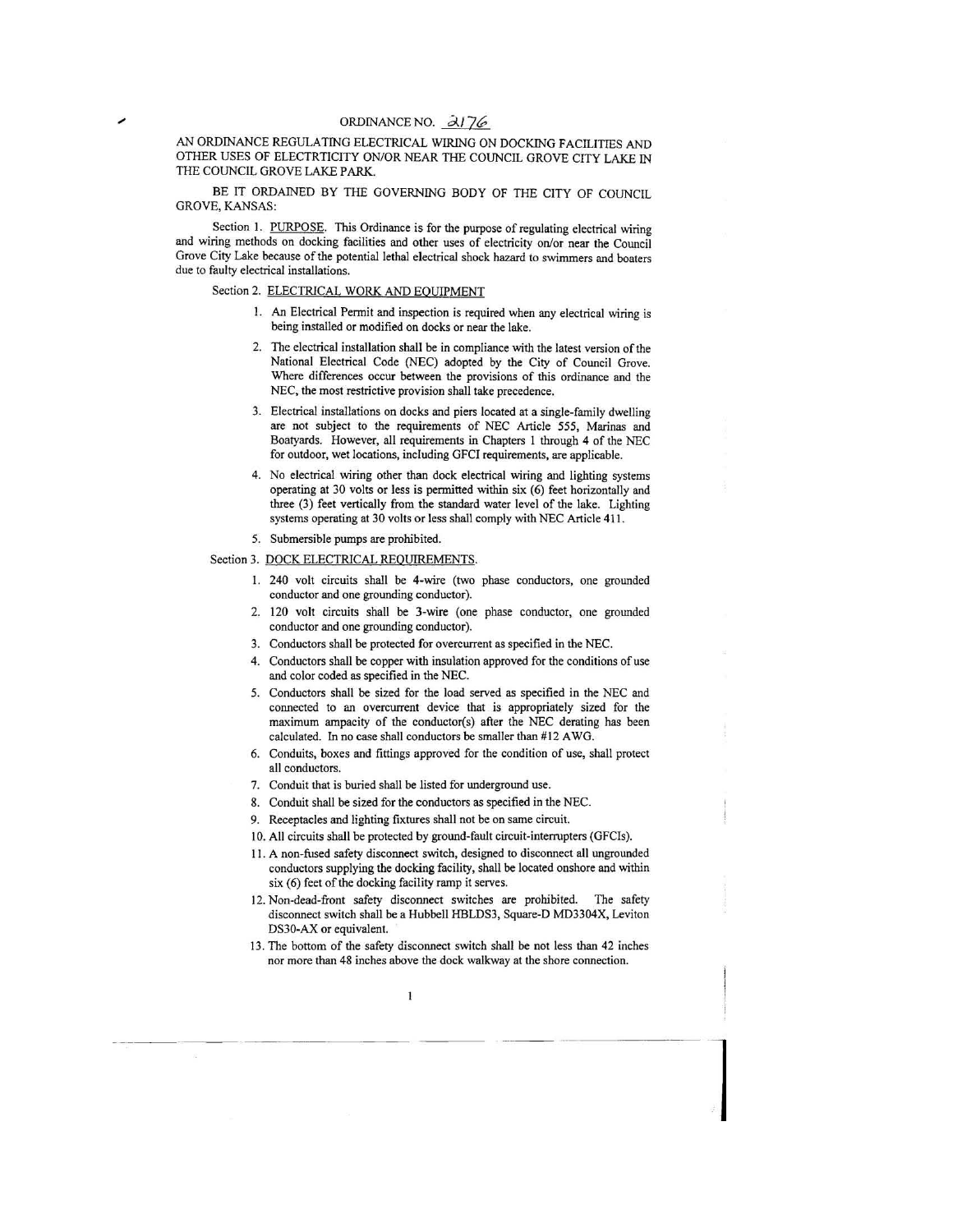- 14. Conduit between the safety disconnect switch and the dock shall be sunlight resistant liquid tight flexible nonmetallic conduit (LFNC) or schedule 40 PVC with LFNC at all pivot points. LFNC must be protected from physical damage.
- 15. A grounding electrode at least eight (8) feet long and trade size of  $\frac{1}{2}$  inch shall be located onshore and within six (6) feet of the docking facility ramp it serves. If the docking facility utilizes a pier at the shoreline that consists of a steel frame welded to steel pilings driven into the lakebed. the steel frame may be used as the grounding electrode.
- 16. An insulated #10 AWG grounding electrode conductor shall be attached to the grounding electrode and then attached to an equipment grounding bus in the safety disconnect switch. A grounding bus and a grounded bus must be separated in the safety disconnect switch, Exception: If the grounding bus in the safety disconnect switch is too small to accommodate the insulated #10 A WG grounding electrode conductor, the grounded electrode may be bonded to the grounding conductors of the system at a location other than inside the safety disconnect switch.
- 17. All grounding conductors shall be electrically connected to the grounding bus in the safety disconnect switch
- 18. All grounding conductors shall be insulated, stranded, at least #12 AWG and have a continuous outer finish that is colored green.
- 19. Grounding conductors shall be installed with the circuit conductors in all conduits.
- 20. All non·current carrying metal parts of the electrical system shall be bonded to the equipment grounding system with approved terminals.
- 21. All receptacle outlets and switches shall be installed at least 36 inches above the finish dock surface.
- 22. All electrical equipment installed within eight (8) feet vertically from the dock finish surface or exposed to the weather shall be in weatherproof enclosures and suitable for wet locations.
- 23. All electrical equipment installed below roofed open areas, protected from the weather and installed above eight (8) feet vertically from the dock finish surface shall be suitable for use in damp locations.
- 24. All general use receptacle outlets shall be installed in weatherproof enclosures with "In Use Type" weatherproof attachment plug covers.
- 25. Electrical equipment such as receptacle outlets, switches, junction boxes, lighting fixtures, etc. shall not be installed within six (6) feet of any ladders attached to the docking facility.
- 26. Metallic enclosures installed in wet location areas, shall be installed with a minimum of  $\frac{1}{4}$  inch air space between the enclosure and the supporting surface upon which they are mounted.
- 27. A #4 AWG bonding conductor shall be attached to the grounding electrode installed in paragraph 15 above with a separate clamp and then attached to the metal parts of the ramp leading to a floating structure with approved terminals, through·bolts and lock nuts.
- 28. A #4 A WG bonding jumper with a loop shall be installed around all pivot points in the ramp and attached with approved terminals. through·bolts and lock nuts.
- 29. All non--current carrying metal parts of the docking facility such as metal piping, metal equipment enclosures. metal frames of the structure and ramps, metal swim ladders and other metals in contact with the water or may become electrically energized shall be electrically bonded to the grounding electrode.

 $\label{eq:1} \begin{array}{c} \mathcal{L}_{1} \\ \mathcal{L}_{2} \end{array}$ 

Section 4. COMPLIANCE DATE. All existing docks, containing electrical wiring. shall be in compliance with this ordinance within 180 days of the effective date of this ordinance.

Section 5. VIOLATIONS AND PENALTIES. Any person violating any provision of this article shall be deemed guilty of a code violation and, upon conviction thereof, shall be

2